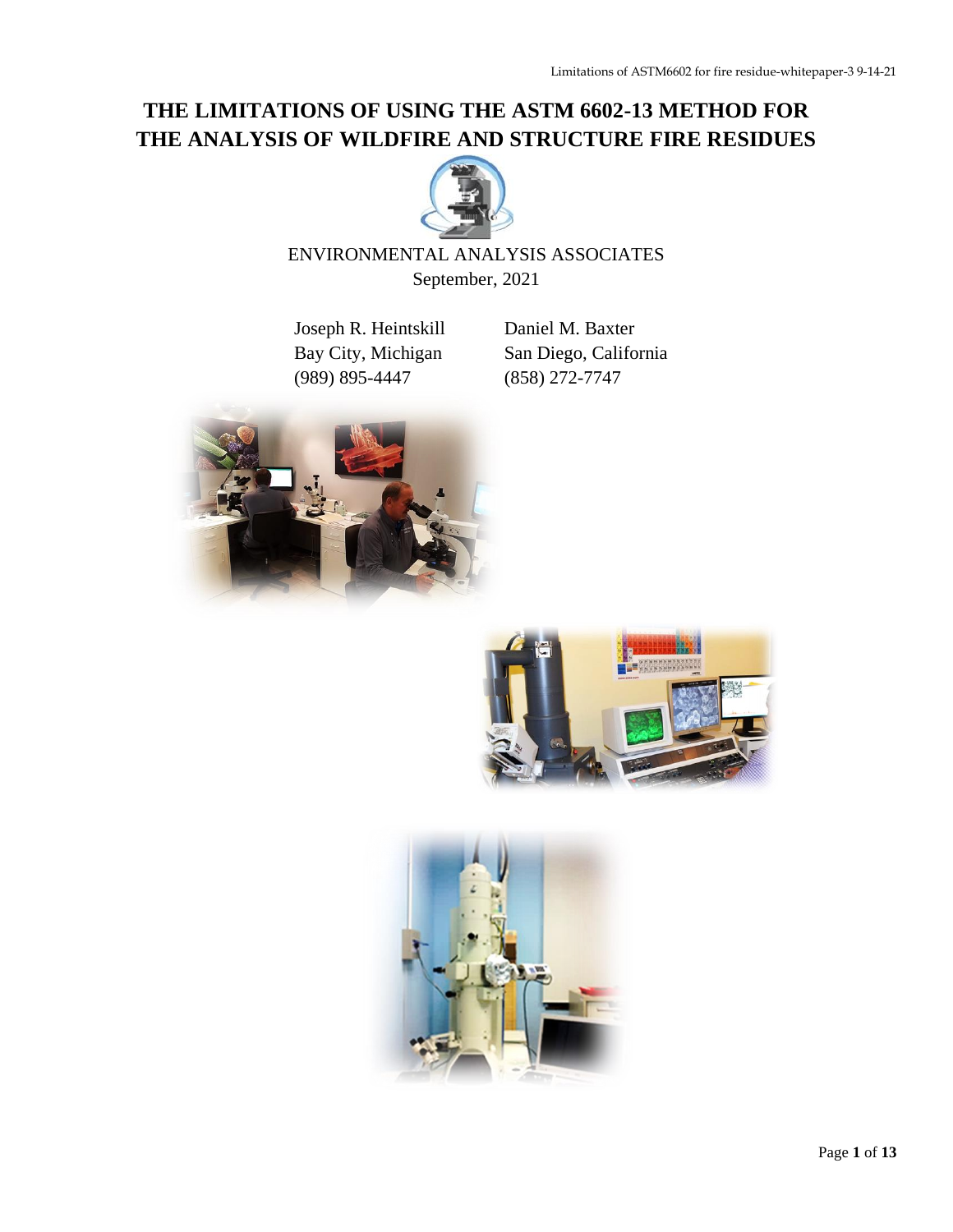## **THE LIMITATIONS OF USING THE ASTM 6602-13 METHOD FOR THE ANALYSIS OF WILDFIRE AND STRUCTURE FIRE RESIDUES Daniel M. Baxter, Environmental Analysis Associates, Inc.**

## **1.0 INTRODUCTION**

This white paper clarifiesthe appropriate use and limitations of the ASTM D6602-13 "*Standard Practice for Sampling and Testing of Possible Carbon Black Fugitive Emissions or Other Environmental Particulate, or Both***<sup>1</sup>** ". It addresses the limitations of using the ASTM method as a procedure for the analysis of combustion residues generated by wildfires and structure fires. A general explanation of how the sample collection and preparation methods impact the reliability of Optical or Electron Microscopy analysis of wildfire and structure fire residues is explained in an Environmental Analysis Associates, Inc. White Paper entitled **"***The Analysis of Fire Residue Particles Using Optical Microscopy – An Overview of Method Advantages, Limitation, and Fire-related Particle Terminology***<sup>3</sup>** ".

The ASTM 6602-13 method was specifically designed to analyze the disaggregated aciniform morphology of the individual sub-micron carbon black particles. The Method clearly states on the first page "*Section 1. Scope, 1.1 This practice covers sampling and testing for distinguishing ASTM type carbon black, in the N100 to N900 series, from other environmental particulates".* Carbon black is a manufactured material designed to have a specific size range, specific surface area, and inert chemical properties that specifically excludes the presence of non-resilient particles and residual organic compounds and PAH's. Non-resilient particles are defined in this paper as the partially burned materials that become physically fragile, semi-volatile, and/or semi-soluble and are altered or destroyed by the sample collection method, laboratory sample preparation, and/or analysis procedures. Resilient particles are combustion materials that will not be significantly altered in their physical, chemical, or morphological composition by the sample preparation or analysis method.

The ASTM TEM preparation and analysis procedures work well together for the analysis of manufactured carbon black. The procedures remove or reduce the presence of non-resilient or non-carbon black soot particles with similar morphology as they are considered unwanted contaminant or interferences to the methods' specific goal of determining the presence or absence of carbon black. The advantages of the Method for the detection of carbon black directly limit its' usefulness when applied to the analysis of other non-engineered combustion particles. These limitations have caused significant confusion and misuse of the method for other purposes (such as the detection of wildfire and structure fire residues). This white paper summarizes the sections of the ASTM sample preparation and analysis procedures that clearly define the applicability of the ASTM method is for the analysis of "resilient" (or nonbrittle) end-product particles that have negligible residual organics, and are both non-volatile and non-soluble. As a result, using the ASTM 6602 method (especially the wipe sampling, and solvent preparation procedures) to assess the lower temperature and uncontrolled residues found in wildfires and structure fires will produce inherently unreliable results.

## **2.0 THE CHEMISTRY OF MANUFACTURED CARBON BLACK**

Carbon black, lamp black, and thermal black is produced by a controlled reaction of a hydrocarbon fuel such as oil, coal, vegetative matter, or gas with a limited supply of combustion air at temperatures ranging from 2,400 to 2,800°F**<sup>7</sup>** . These controlled processes increase the surface area, reduce the particle size, and remove unwanted residual organic compounds making the material usable for various manufacturing applications. "*The terms carbon black and soot have often been used interchangeably despite the fact that soot by definition is an undesired byproduct of incomplete combustion of fossil fuels and biomass. Watson and Valberg (2001) demonstrated that CB and soot are physically and chemically distinct substances9"*. The differences between the physical and chemical properties of carbon black,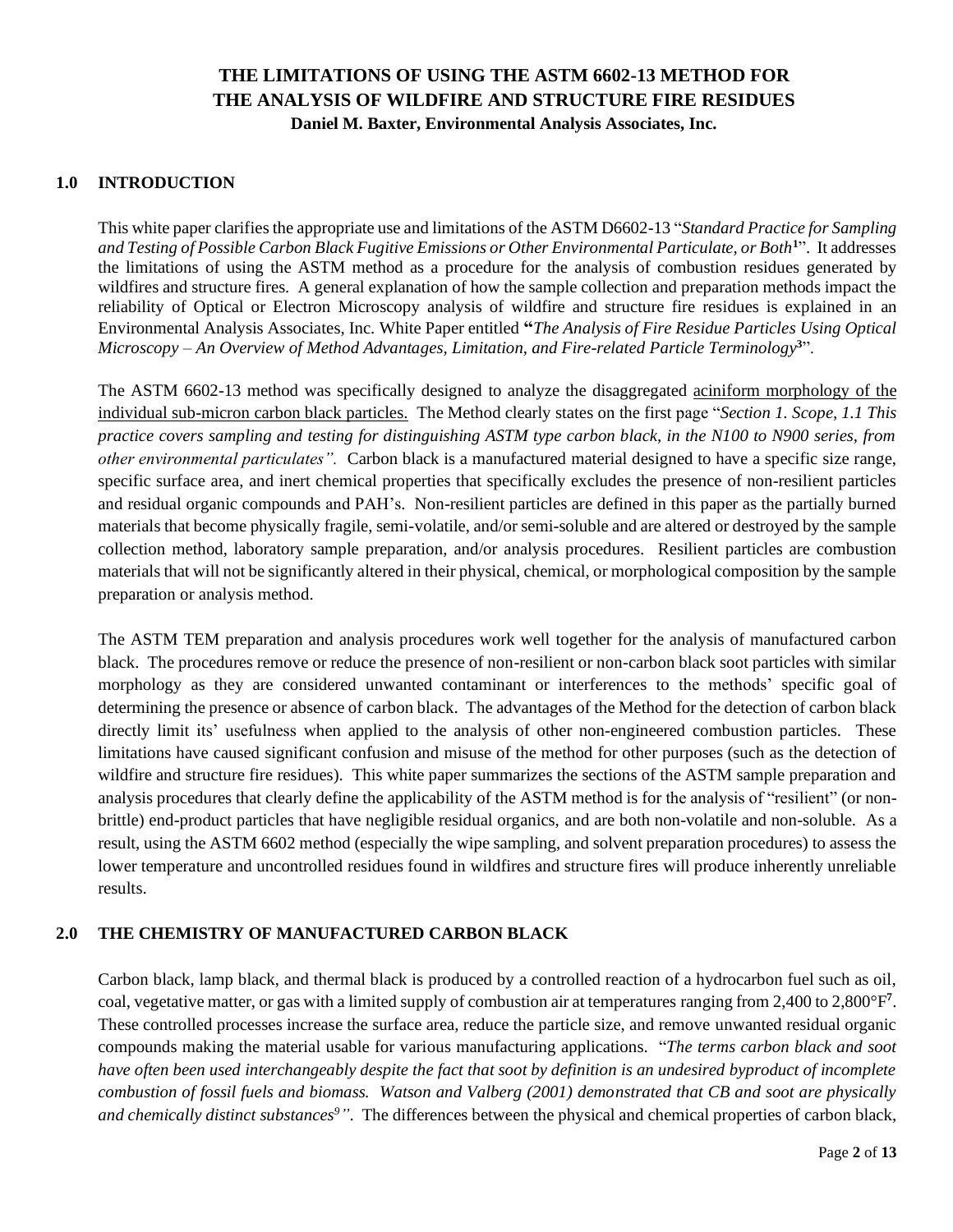other fugitive emission sources, including biomass burning representative of wildfire residues are summarized below in Table 2<sup>9</sup>.

276

C.M. Long et al. / Environmental Pollution 181 (2013) 271-286

Physical-chemical characteristics of various elemental carbon-containing materials.

| Physical-Chemical<br>Properties                                                                                 | Carbon Black (CB)                                                                                                                                           | Ambient Air Black Carbon (BC) Particles                                                                                                              |                                                                                                                                                                                               |                                                                                                                      |                                                                                                                                                              |                                                                                                                                                                                  |
|-----------------------------------------------------------------------------------------------------------------|-------------------------------------------------------------------------------------------------------------------------------------------------------------|------------------------------------------------------------------------------------------------------------------------------------------------------|-----------------------------------------------------------------------------------------------------------------------------------------------------------------------------------------------|----------------------------------------------------------------------------------------------------------------------|--------------------------------------------------------------------------------------------------------------------------------------------------------------|----------------------------------------------------------------------------------------------------------------------------------------------------------------------------------|
|                                                                                                                 |                                                                                                                                                             | <b>Diesel Exhaust Emissions</b><br>(DEE) [Representative of<br>1990s-era Diesel Engine<br>Technology                                                 | Spark-Ignition (SI)<br><b>Gasoline Engine</b><br>Exhaust<br>[Representative of<br>Catalyst-Equipped<br>1990s-era Engines]                                                                     | Open Biomass Burning<br>Emissions                                                                                    | Biomass Fuel<br>Combustion<br><b>Emissions   Fuels</b><br>representative of<br>developing world<br>regions - e.g., wood,<br>crop waste, dried<br>cattle dung | Residential Wood-<br>burning Emissions<br>[Appliances<br>representative of<br>developed countries --<br>e.g., domestic fireplaces,<br>woodstoves[                                |
| Morphology<br>General Morphology<br>(shape, form)                                                               | Typically found in<br>the form of aciniform<br>aggregates and<br>agglomerates, with<br>aggregates being<br>smallest indivisible<br>entity <sup>1,23.4</sup> | Complex chains.<br>aggregates, and<br>agglomerated spherical<br>particles <sup>3,6</sup>                                                             | Chain-like<br>agglomerates, single<br>particles with complex<br>shapes <sup>7</sup>                                                                                                           | Chain aggregates, solid<br>irregulars, liquid/<br>spherical shapes <sup>8</sup>                                      | Dominant fraction of<br>spherical organic<br>carbon particles.<br>lesser amounts of<br>solid carbon<br>aggregates (soot)<br>and inorganic ash:               | Typically dominated by<br>spherical organic carbon<br>particles and solid carbon<br>aggregates (soot), lesser<br>fraction of sphere-like<br>inorganic ash particles <sup>9</sup> |
| <b>Primary Particle Size</b><br>(nm)                                                                            | Typical diameters of<br>$-15 - 300$ nm <sup>3</sup>                                                                                                         | $15 - 40$ nm <sup>5.6.14</sup>                                                                                                                       | $20 - 60$ nm <sup>2</sup> ; < 20 nm <sup>15</sup>                                                                                                                                             | Count median diameters<br>in the range of 100<br>$-160$ nm <sup>8</sup>                                              | particles <sup>9</sup><br>Estimated count<br>median diameter on-<br>the order of<br>150 nm <sup>16</sup>                                                     | Solid carbon particles<br>(soot): 20~50 nm;<br>spherical organic carbon<br>particles: 50-600 nm;<br>inorganic ash particles:                                                     |
| <b>Aggregate</b><br>Agglomeration State<br>and Sizes                                                            | Aggregates with<br>typical diameters<br>between ~85 and<br>500 nm and<br>agglomerates with<br>typical diameters of .<br>⊸ 1 µm up to<br>$100 + \mu m^3$     | Agglomerate sizes<br>ranging from several tens<br>of nm to microns, with:<br>mean number diameters<br>in the range of 60<br>$-100$ nm <sup>5.6</sup> | 100-300 nm <sup>7.22</sup>                                                                                                                                                                    | Carbon and ash<br>aggregates can form,<br>with ash aggregates.<br>ranging in size up to a<br>mm or more <sup>8</sup> |                                                                                                                                                              | $50 - 125$ nm <sup>9.17</sup><br>Solid carbon aggregates<br>that consist of tens to<br>thousands of spherical<br>primary particles: 50<br>-300 nm <sup>2.17</sup>                |
| Chemical Composition.<br>Total Carbon (TC)<br>Content (%)                                                       | $97 - 998^{1.19}$                                                                                                                                           | $\sim$ 50 $\sim$ > 90% <sup>25</sup> : 54 - 77% <sup>5</sup>                                                                                         | 63%26                                                                                                                                                                                         | $-50-70x^{0.27}$                                                                                                     | 45-55%16                                                                                                                                                     | $28-623^{28}$ ; median of<br>58% <sup>27</sup> ; mean of -83% <sup>17</sup>                                                                                                      |
| Elemental Carbon (EC)<br>Content (% of Total<br>Mass except where<br>indicated to be % of<br>Total Carbon (TC)) | $>97$ % <sup>1.20</sup>                                                                                                                                     | Avg. 75%, range of 33<br>$-90x^{25}$ ; 25 $-52x^5$                                                                                                   | $\sim$ 25% for hot-<br>stabilized engines,<br>~42% for cold-starts.<br>and $-7$ % for smokers<br>and high emitters <sup>25</sup> :<br>$\sim$ 10% <sup>26</sup> ; $\sim$ 20–50% <sup>15;</sup> | $-833$ ; 2-10 $x27$                                                                                                  | $2 - 358^{16}$                                                                                                                                               | 0.65-79%, but generally<br>$5 - 203^{31}$ ; $3 - 383^{28}$ ;<br>median of 6% <sup>27</sup> ; mean of<br>$\sim 47\%^{17}$                                                         |
| Organic Carbon (OC)<br>Content (% of Total<br>Mass except where<br>indicated to be % of<br>Total Carbon (TC))   | $<12^{20}$ ; $<22^{14}$                                                                                                                                     | Avg. 19%, range of 7<br>$-49x^{25}$ ; 20 $-48^5$ ; 20 $x^{14}$ .                                                                                     | ~56% for hot-stabilized<br>engines, - 46% for cold-<br>starts, and ~76% for<br>smokers and high<br>emitters <sup>25</sup> : $\sim$ 443 <sup>26</sup>                                          | $-55\%$ ; 40-712 <sup>27</sup>                                                                                       | $21 - 50x^{16}$                                                                                                                                              | $12 - 1004^{31}$ ; $10 - 59%$ <sup>28</sup> ;<br>median of 53% <sup>27</sup> ; mean of<br>$~1.35$ $\frac{17}{3}$                                                                 |
| Hydrogen to Carbon (H/<br>C) Ratio                                                                              | $< 0.008$ <sup>1</sup> ; 0.006 <sup>32</sup>                                                                                                                | $0.041^{32}$                                                                                                                                         |                                                                                                                                                                                               |                                                                                                                      |                                                                                                                                                              | $0.112^{32}$                                                                                                                                                                     |
| Trace Inorganic Species:<br>Cantent (%)                                                                         | detection <sup>19</sup>                                                                                                                                     | $<$ 1% <sup>1</sup> ; below limit of Avg. 2%, range of $1-5x^{25}$ .                                                                                 | $-3x^{26}$ : <5% <sup>15</sup>                                                                                                                                                                | $\sim$ <10%                                                                                                          | $2 - 12x^{15}$                                                                                                                                               | $0.01 - 4\mathcal{K}^{31}$ ; <6% <sup>0</sup> ; 0.3<br>$-212^{28}$                                                                                                               |
| Solvent-Extractable<br><b>Organic Matter</b><br>(SEOM) (%)                                                      | $0.02 - 0.14$ $\frac{32}{1}$ ;<br>$-0.13^{32}$                                                                                                              | 20% or less <sup>25</sup> : ~ 36% <sup>32</sup>                                                                                                      |                                                                                                                                                                                               |                                                                                                                      |                                                                                                                                                              | $-35x^{12}$                                                                                                                                                                      |
| Total PAH content (mg/<br>kg)                                                                                   | $-200 - 700^2$<br>$<$ 0.01 <sup>34</sup> ; 0.1-330 <sup>35</sup> ;<br>0.07519                                                                               | Up to about 10,000 <sup>25</sup> :<br>$240 - 400^5$ : $-85^{34}$                                                                                     | $226^{26}$ ; <3- ~ 3000 <sup>36</sup>                                                                                                                                                         | $< 10,000$ <sup>2</sup>                                                                                              |                                                                                                                                                              | $3200 - 4000^9$ ; $5.1 - 32,000$<br>for particle-phase and<br>43.4-355 for vapor-<br>phase <sup>31</sup> ; 9745 <sup>17</sup> : ~8 <sup>34</sup>                                 |
| Additional Physicochemical Properties<br>Surface Area (m <sup>2</sup> /g)                                       | $12 - 240^{1,2}$ ; $156.2^{32}$ ;<br>30-300 <sup>14</sup>                                                                                                   | 30-90 <sup>25</sup> ; 108 <sup>14,32</sup>                                                                                                           |                                                                                                                                                                                               |                                                                                                                      |                                                                                                                                                              | $0.9^{12}$                                                                                                                                                                       |
| Density (g/cm <sup>3</sup> )                                                                                    | $1.76 - 1.90^{3}$ ; $1.7 - 1.9^{3}$ $1.5^{25}$ ; $< 1 - 1.4^{5}$                                                                                            |                                                                                                                                                      | $1.42 - 1.82^{22}$                                                                                                                                                                            | $1.20 - 1.4^8$                                                                                                       |                                                                                                                                                              |                                                                                                                                                                                  |
|                                                                                                                 |                                                                                                                                                             |                                                                                                                                                      |                                                                                                                                                                                               |                                                                                                                      |                                                                                                                                                              |                                                                                                                                                                                  |

<sup>1.20–1.4</sup><br>
<sup>1.20–1.4<sup>2</sup><br>
<sup>1.20–1.4<sup>2</sup><br>
<sup>1.200</sup> (2003), <sup>2</sup>HARC (2010), <sup>3</sup>ICBA (2004), <sup>4</sup>Gray and Muranko (2006), <sup>5</sup>Shi et al. (2000), <sup>6</sup>Burtscher (2005), <sup>2</sup>Chakrabarty et al. (2006), <sup>8</sup>Reid et al. (2004), <sup>9</sup>Kocbac</sup></sup>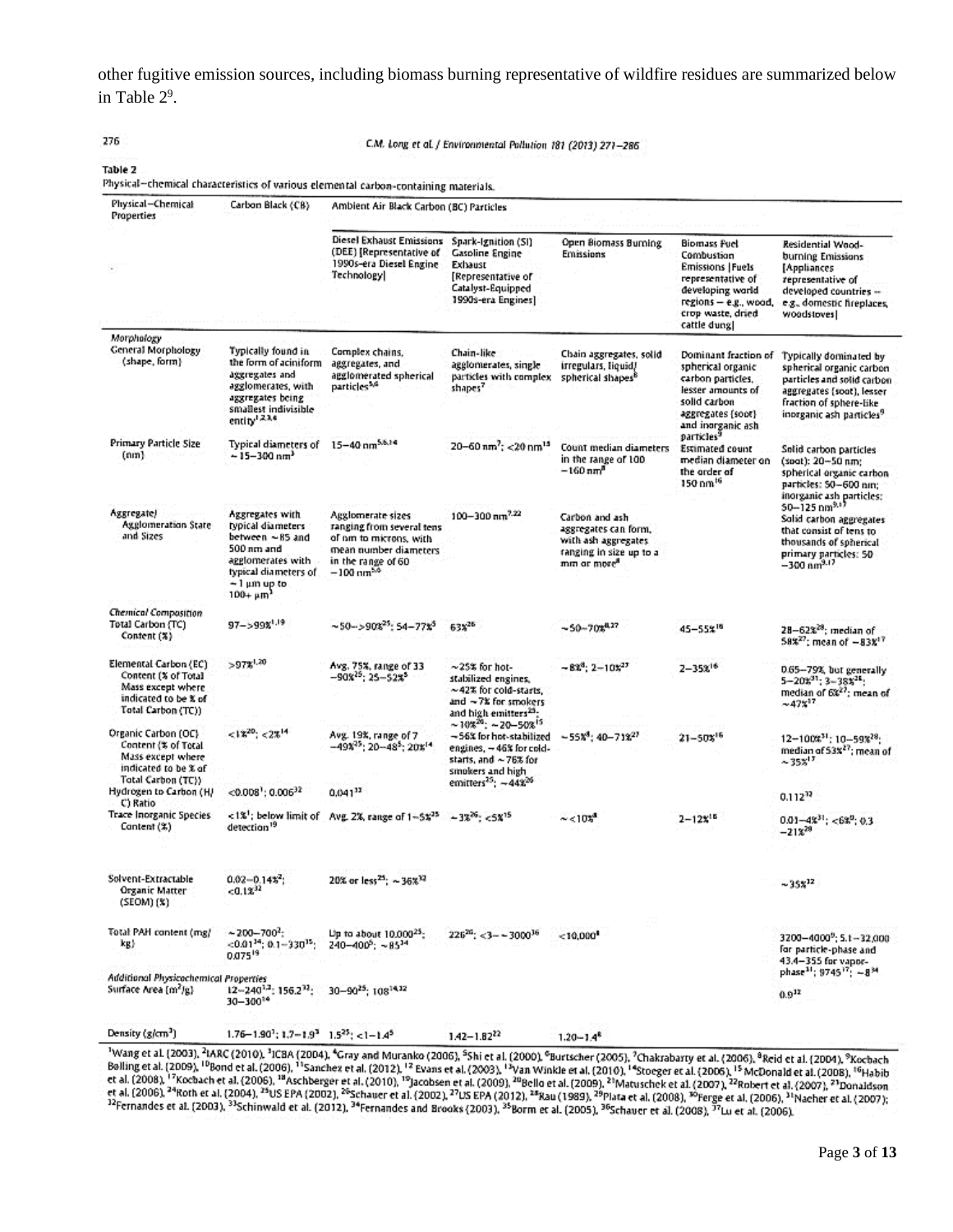The differences between carbon black, open biomass burning particles (consistent with wildfire particles), and "traditional" diesel exhaust particulate are illustrated in Figure 4 below<sup>9</sup>.



Fig. 4. Comparison of chemical composition among different elemental carbon-containing particles. Elemental carbon-containing particles include (a) carbon black (data from Watson and Valberg, 2001) and two dominant forms of black carbon or "soot", namely (b) particulate emissions from open biomass burning (data from Reid et al., 2004) and (c) "traditional" diesel exhaust particulate representative of 1990sera diesel engine technologies (data from US EPA, 2002).

Carbon black is "produced" at high temperatures above  $2.400^{\circ}$ F and is dissimilar to the wide range and composition of soot condensates and char particles that are generated at uncontrolled lower temperatures (400 to 2,000°F) commonly found in wildfires and structure fires. Carbon black and diesel emissions are primarily composed of elemental carbon (>75% and >97% respectively), while open biomass burning particles contain very low concentrations of elemental carbon (~8%) and are primarily "organic" carbon with different volatility and solubility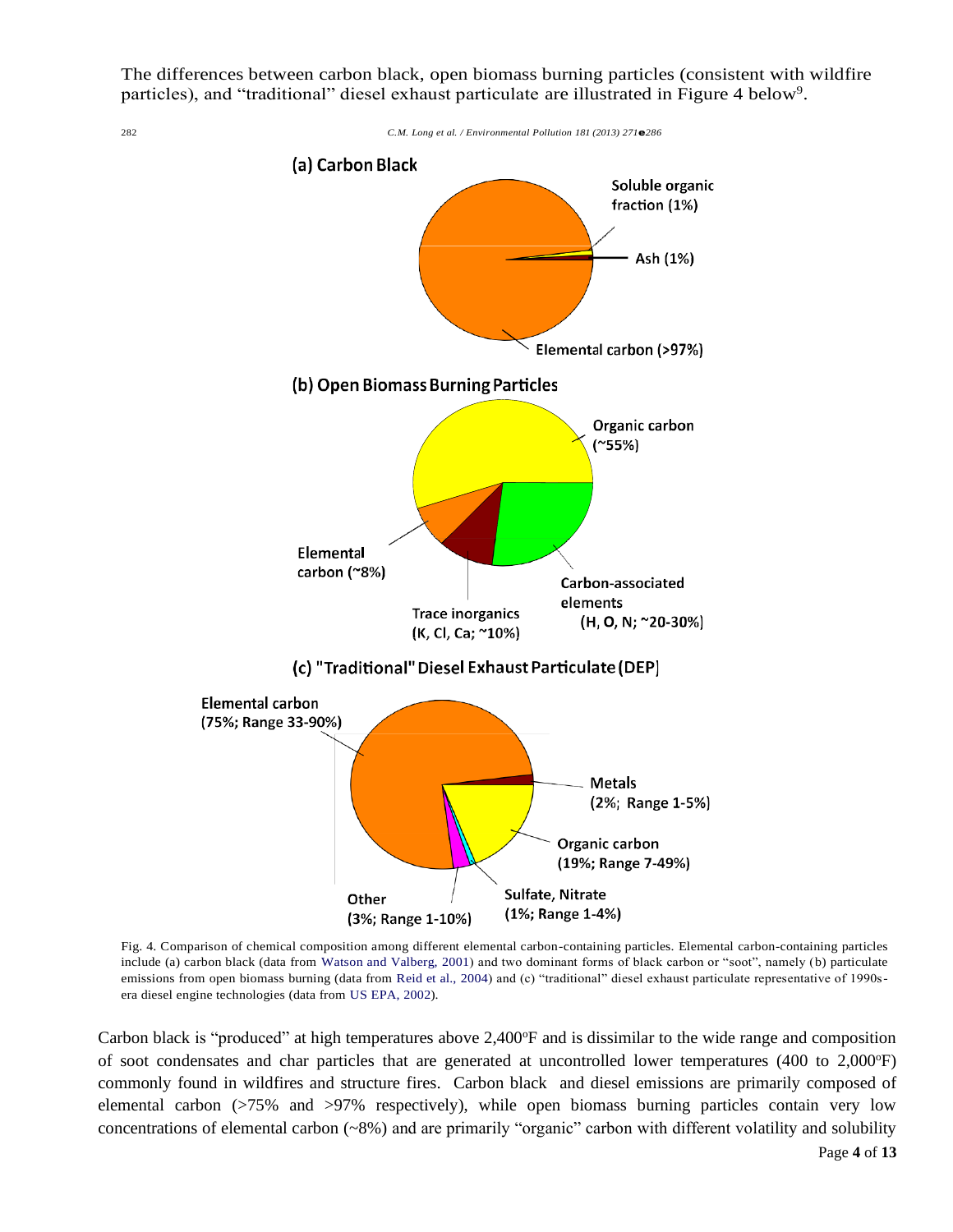characteristics. Carbon black is mainly used as fillers in tires, plastics, paints, and inks; and as a color pigment. There are various processes used for the manufacture of carbon black including but limited to the following:

| <b>Manufacturing Method</b> | Main Raw Materials            |
|-----------------------------|-------------------------------|
| Furnace black process       | Aromatic oils natural gas     |
| Degussa gas black process   | Coal tar distillates          |
| Lamp black process          | Aromatic oils or mineral oil  |
| Thermal black process       | Natural gas (or mineral oils) |
| Acetylene black process     | Acetylene                     |
|                             |                               |

Carbon black is dissimilar to "soot" as it is manufactured to form para-crystalline carbon with a high surface-area-tovolume ratio containing negligible polycyclic aromatic hydrocarbon (PAH) content. This makes the individual particles a more well-defined highly resilient end product.

## **3.0 THE CHEMISTRY OF WILDFIRE AND STRUCTURE FIRE RESIDUES**

Because of the wide range of fuel and temperatures found in wildfires and structure fires, the resulting combustion particles and condensates are complex mixtures of fully combusted (burned) particles, partially burned non-resilient particles containing a range of soluble and semi-volatile organic compounds, and unburned particles.

## **Wildfire Particles**

Wildfires generate a wide range of vegetative combustion particles and lofted soil debris. The particles are generally classified as three main categories defined as soot, char, and ash. The "soot" particles are typically condensate particles from the organic fuels that are blown off in the crown of a wildfire. They are not a common constituent of the settled and infiltrated wildfire residues unless the structure is relatively close to the burn zone. The burned vegetation from a wildfire can be characterized by the char and ash particles, and specific identifiable indicator or signature particles such as the types of plant phytoliths, plant structures, burned soil / clays, burned pollen grains, plant trichomes, and other vegetative structures. The majority of these particles can be identified and quantified by using a properly equipped Optical Microscope with simultaneous reflected light (dark field) and transmitted / polarized light imaging capabilities covering a range of 50x - 500x. A transmitted Polarized Light Microscope (PLM) used by itself is inadequate for combustion particle analysis.

## **Structure Fire Particles**

Structure fires contain a mixture of cellulose and construction materials, melted plastics, oils, and synthetic fibers. The lower temperatures in smoldering fires typically generate copious amounts of organic compounds that condense on the cooler interior surfaces forming characteristic aciniform "soot" clusters and chaining patterns; as well as organic film deposits. These characteristically uniform "indicator" patterns can only be observed when collected on tape-lift samples where the spatial integrity of the sample is preserved. The burned char and ash particles found in structure fires can also be characterized by recognizable indicator or signature particles that can include burned or melted plastics, paper, construction materials, corrosion, and paint. Again, the majority of these particles and their depositional patterns can be identified by using a properly equipped Optical Microscope.

Because an unknown percentage of fire-related particles contain non-resilient (i.e. fragile, brittle, soluble, and semivolatile compounds with an unstable particle morphology), the sampling, sample preparation, and analysis methods suggested in the ASTM 6602 Method may alter, destroy, or remove them entirely from the sample. The ASTM Method requires significant physical and chemical manipulation procedures that were specifically designed to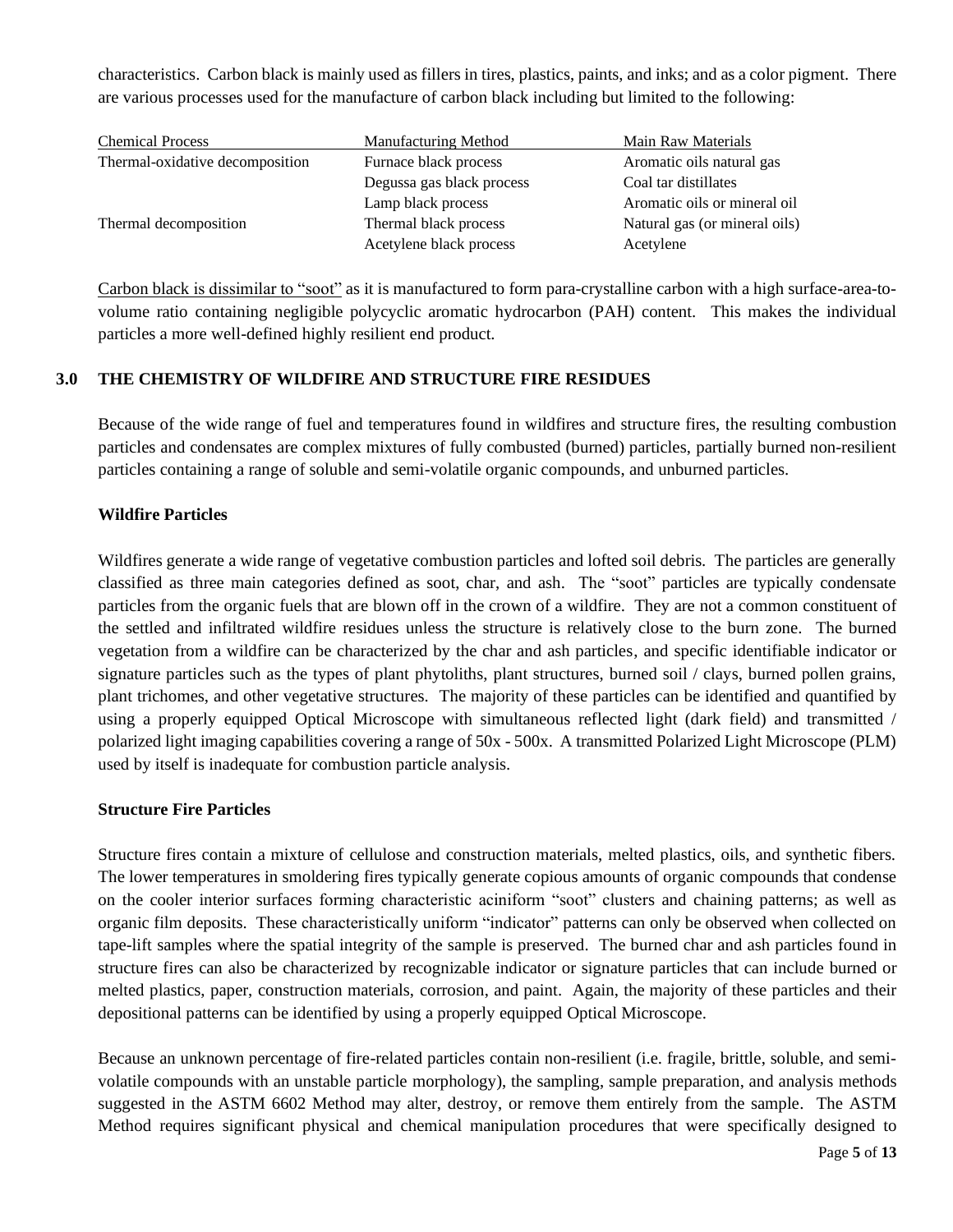selectively only retain and concentrate the fine resilient particles consistent with carbon black. The Method was never intended for the analysis of the wide range of other non-resilient particles found in oxygenated lower temperature fires.

### **4.0 EXCERPTS FROM THE ASTM 6602-13 METHOD**

The appropriate use of the ASTM 6602-13 Method is described in numerous sections of the document. The following excerpts clearly show the Method is specifically intended for the analysis of *carbon black*, and differentiating carbon black *from other environmental particulates*. The Method does not cover or even address the comprehensive Optical Microscopy identification requirements for the analysis of wildfire or structure fire particles. The Optical portion of the ASTM method is only *"a screening test method that provides an overview of the bulk composition of the sample through examination under a light microscope*". The method only provides examples of sample analysis performed using low power stereo reflected light microscopy and transmitted light Bright Field and Polarized Light Microscopy (PLM) prepared in refractive index oil 1.550, a procedure typically used for the analysis of asbestos and other crystalline minerals. Because the method is designed for the analysis carbon black, it does not address the accepted analysis protocols for the analysis of soot, char, or ash found in wildfires or structure fires. These methods rely on the accepted use of high power (100-500x) reflected light dark field microscopy (in addition to PLM analysis using transmitted light) as prescribed by other methods such as the 2018 "*AIHA Technical Guide For Wildfire Impact Assessments*<sup>4</sup>".

#### **Section 1. Scope**

| Section 1.1 Page 1, line 2 | This practice covers sampling and testing for distinguishing ASTM type carbon<br>black, in the N1000 to N900 series, from other environmental particulates.                                                                                                                                                                  |
|----------------------------|------------------------------------------------------------------------------------------------------------------------------------------------------------------------------------------------------------------------------------------------------------------------------------------------------------------------------|
| Section 1.2 Page 1, line 1 | This practice requires some degree of expertise on the part of the microscopist. For<br>this reason, the microscopist must have adequate training and on-the-job<br>experience in identifying the morphological parameters of carbon black and<br>general knowledge of other particles that may be found in the environment. |
|                            | Comment: It requires more than "general knowledge of other particles" to identify wildfire<br>or structure fire particles.                                                                                                                                                                                                   |

#### **Section 2. Reference Documents**

| Section 2 Page 1, line 3<br>Section 2 Page 1, line 4 | D1619 Test Methods for Carbon Black - Sulfur Content<br>D3053 Terminology Relating to Carbon Black                      |
|------------------------------------------------------|-------------------------------------------------------------------------------------------------------------------------|
| Section 2 Page 1, line 5                             | D3849 Test Method for Carbon Black – Morphological Characterization of Carbon<br><b>Black Using Electron Microscopy</b> |
|                                                      | Comment: All reference methods refer to the analysis of carbon black and not other fire<br>combustion particles.        |

## **Section 3. Terminology**

| Section $3.1.5$ Page 2, line $3$ | $char - a$ particulate larger than 1 um made by the incomplete combustion which may  |
|----------------------------------|--------------------------------------------------------------------------------------|
|                                  | deagglomerate or disperse by ordinary techniques, may contain material which is      |
|                                  | not black, and may contain some of the original materials' cell structure, minerals, |
|                                  | Page 6 of $13$                                                                       |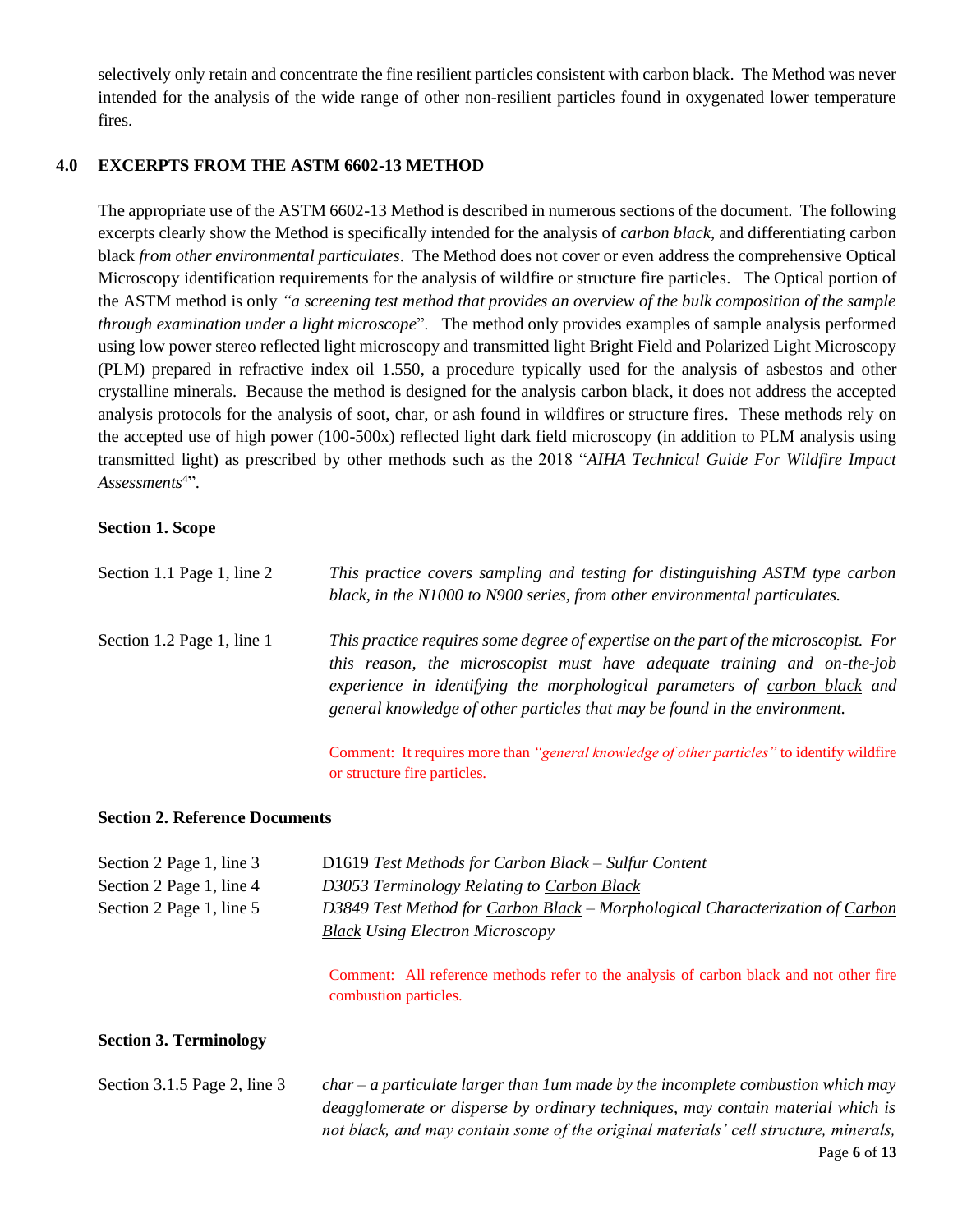#### *ash, cinders, and so forth.*

Comment: This definition is clearly aimed at the differentiation of fine carbon black after being dispersed and broken up in a liquid and not the actual identification of the source material as deposited on the surface. Settled char particles infiltrating into buildings from wildfires and structure fires typically range in size from 5µm to 5,000µm.

Section 3.1.3 Page 1, line 18 *carbon black, - an engineered material, primarily composed of elemental carbon, obtained from the partial combustion or thermal decomposition of hydrocarbons, existing in the form of aggregates of aciniform morphology which are composed of spheroidal primary particles characterized by uniformity of primary particle sizes within a given aggregate and turbostratic layering within the primary particles.*

Section 3.1.12 Page 2, line 1 *Soot – a submicron black powder generally produced as an unwanted by-product of combustion or pyrolysis. It consists of various quantities of carbonaceous and inorganic solids in conjunction with adsorbed and occluded organic tars and resin.*

> Comment: The ASTM Method clearly states that *soot* is different than *carbon black*. The *soot*, *unwanted by-products*, and the important in situ depositional characteristics associated with wildfire or structure fire particle condensates are destroyed when using the ASTM sample preparation methods that prescribe the use of wipe sampling, solvent disaggregation, ultrasonication, and include the low vacuum and sample heating encountered when performing Electron Microscopy. The presence of soot particles associated with a wildfire or structure fire **event,** cannot be differentiated from fugitive emission particles based solely on their sub-micron micro-structure of the primary particle or "nodule" alone. It requires the microscopic observation of the larger in situ spatial and depositional "condensed" patterns of aciniform clusters and chains ( $5\mu$ m to  $500+\mu$ m). These agglomerate and aggregate patterns are illustrated in Fig 3<sup>9</sup>.



Fig. 3. Structure of carbon black, (Adapted with permission from Gray and Muranko (2006). Copyright 2006 Lippincott Williams & Wilkins, Inc.) Size ranges represent approximate diameters of typical CB structural entities, as reported in ICBA (2004).

These patterns can be observed with a direct examination of the impacted surface, or tape lift samples collected directly from the surface. Examples of agglomerated soot clusters and chaining patterns deposited during a structure fire are shown below: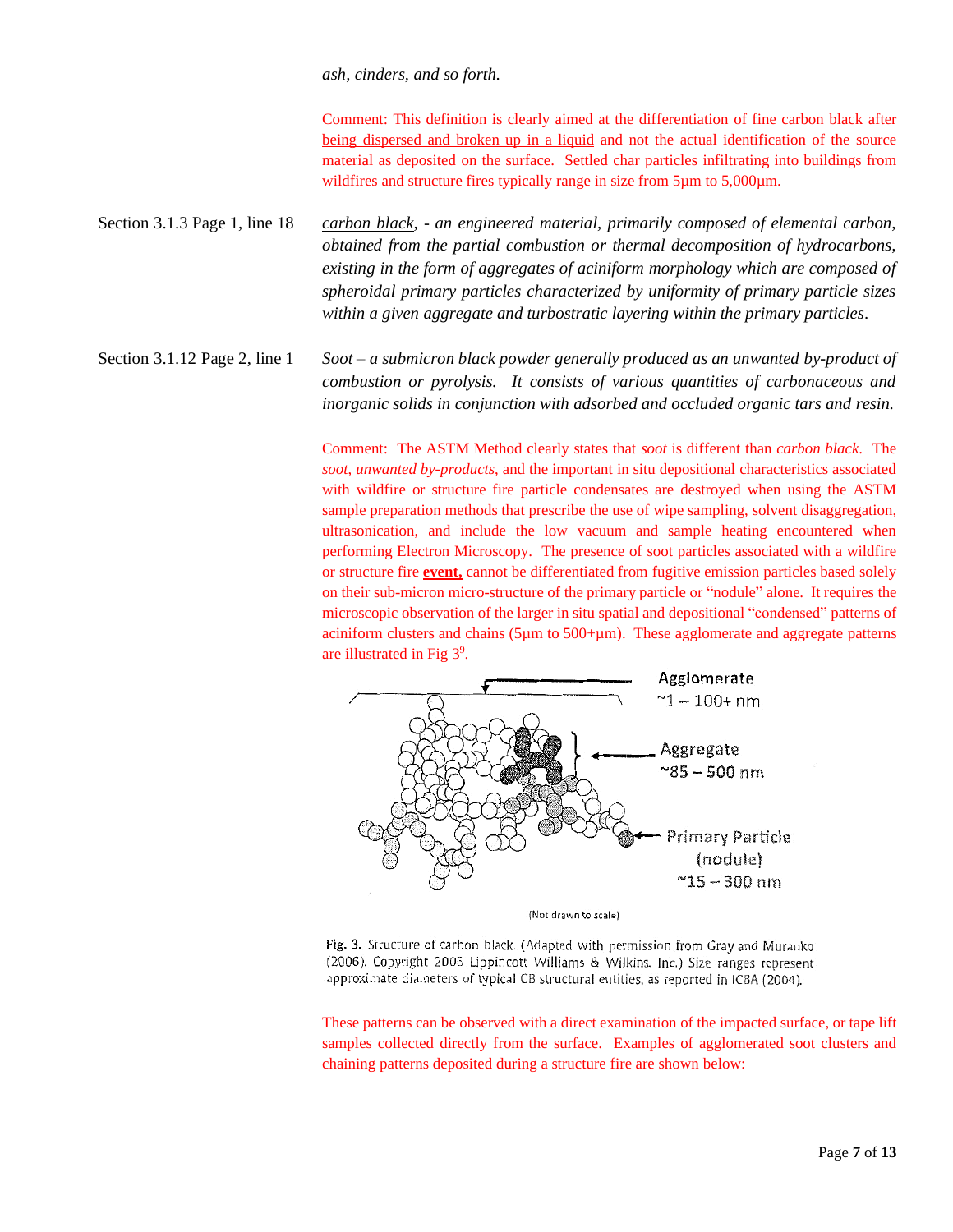

Structure fire inter-related soot cluster patterns  $\sim 600x$  Structure fire chaining patterns  $\sim 600x$ 

Section 3.1.12.1 Page 1, line 1 *Discussion – …. Soot may have several carbon morphologies. Examples of soot are carbon residues from diesel and gasoline engines, industrial flares, sludge pits, burning tires, and so forth.*

> Comment: There is no mention of wildfire or structure fire residues as a part of carbon soot residue analysis in this method. Only "fugitive" emissions are discussed.

## **Section 4. Summary of Practice**

| Section 4.1 Page 2, Line 2  | "This practice describes the procedures and protocols to follow in order to collect<br>fugitive emission/environmental samples and identify the classes of particulate<br>present including materials consistent or inconsistent with manufactured carbon<br>black (referred to simply as carbon black)."                                                                                                                                                                                                                   |
|-----------------------------|-----------------------------------------------------------------------------------------------------------------------------------------------------------------------------------------------------------------------------------------------------------------------------------------------------------------------------------------------------------------------------------------------------------------------------------------------------------------------------------------------------------------------------|
| Section 4.1 Page 2, Line 9  | "However, PLM analysis cannot differentiate between carbon black and soots (black<br>carbons) that may come from sources in the environment.                                                                                                                                                                                                                                                                                                                                                                                |
|                             | Comment: This caution clearly states that PLM analysis by itself (and as collected and<br>prepared using the ASTM Method) cannot be used to differentiate soot from carbon black or<br>other environment sources. This statement is true because the ASTM Method is based on the<br>analysis of the primary sub-micron particles or "nodules", and was never intended to analyze<br>the in situ depositional patterns of larger $(5-500+\mu m)$ soot aggregates that are characteristic<br>of wildfires or structure fires. |
| Section 4.1 Page 2, Line 14 | "Because the preparation steps for the TEM analysis eliminates certain types of<br>particles and concentrations only the fine (small) particles from the sample, The<br>TEM analysis alone cannot be used to estimate the amount of carbon black or other<br>type in the whole sample".                                                                                                                                                                                                                                     |
|                             | Comment: This caution clearly states that the TEM analysis method selectively <i>eliminates</i><br>certain types of particles, and concentrates the remaining fine particles that may be consistent<br>with carbon black. It also states that this preparation method precludes the ability of the<br>method to quantify the amount of carbon black, or any other constituent in the sample.                                                                                                                                |
| Section 4.2 Page 2, Line 5  | The TEM analysis is critical in determining if the collected sample is consistent or<br>inconsistent with carbon black.<br>Use of the TEM analysis is mandatory in<br>determining whether a sample is positive for carbon black.                                                                                                                                                                                                                                                                                            |
|                             | Comment: This caution clearly states that the TEM analysis method is mandatory for the<br>positive confirmation or identification of carbon black. The Method does not state that TEM<br>Page 8 of 13                                                                                                                                                                                                                                                                                                                       |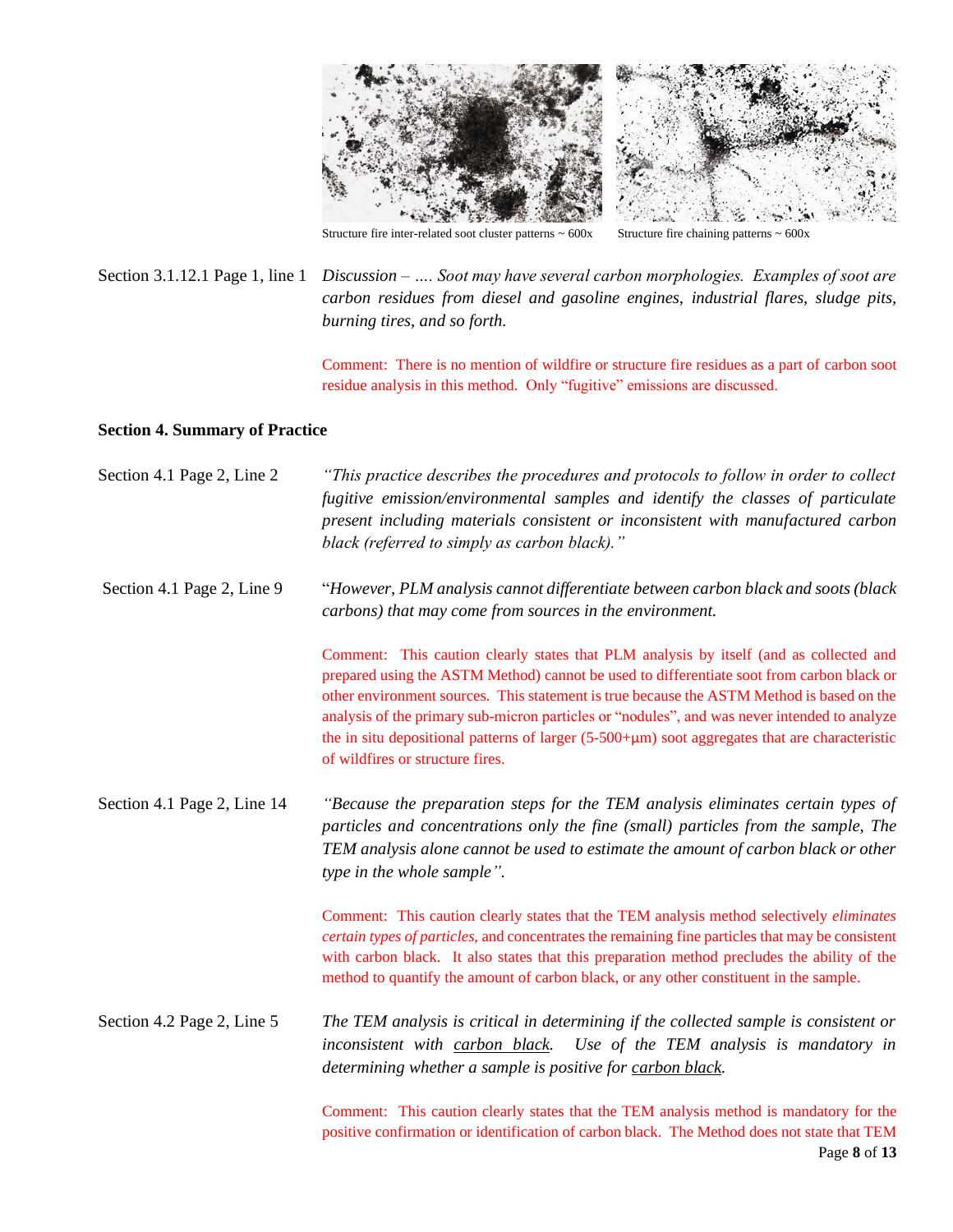#### **Section 5. Significance and Use**

Section 5.1 Page 2, Line 6 *Soot is formed as an unwanted by-product of composition and consequently varies widely with the type of fuel and combustion conditions. Carbon black on the other hand, is purposely produced under a controlled set of conditions. Therefore, it is important to be able to distinguish carbon black from soot, as well as other environmental contaminations.*

> Comment: This definition clearly states that the intended "use" of the method is to differentiate *carbon black* (if present) from the presence of other environmental *soot* particles.

#### **Section 7. Examination by Light Microscopy**

Section 7.1 Page 3, Line 2 *Summary of Test Method – This method is screening test method that provides an overview of the bulk composition of the sample through examination under a light microscope. This portion of the method is mandatory except in cases where the TEM examination gives no positive results for aciniform aggregates resembling carbon black…..*

> Comment: This portion of the method is contradictory and confusing. If Light Microscopy is a *screening test that provides an overview*, why would it only be *mandatory* if the primary (confirmatory) TEM method is negative and *gives no positive results for aciniform aggregates resembling carbon black*? This statement implies that the TEM analysis is performed before the initial optical screening examination. This statement is further confused by the next except shown below.

Section 7.1 Page 4, Line 7 *It is important to note that the results obtained by the light microscopy technique cannot be considered as conclusive for identifying the presence of carbon black.*

> Comment: The ASTM Optical Microscopy section shows the method is designed to screen the sample for aciniform aggregates resembling carbon black only. However, why perform optical microscopy at all if the confirmatory test for carbon black requires TEM?

Section 7.2 Apparatus

Section 7.2.1 Page 4, Line 1 *Light Stereomicroscope, capable of at least 40x magnification.* 

*and reflected light.*

Section 7.2.2 Page 4, Line 1 *Polarized Light Microscope, equipped with objectives at least in the 10 to 40x range of magnification.* Section 7.3.2 Page 4, Line 1 *Inspect the tape-lift sample with a polarized light microscope using both transmitted* 

- Section 7.3.3 Page 4, Line 1 *Inspect the wipe sample with a stereobinocular microscope.*
- Section 7.3.4 Page 4, Line 1 *Place the glass slide sample on a polarized light microscope and examine with transmitted (both direct and with cross polars) and reflected light.*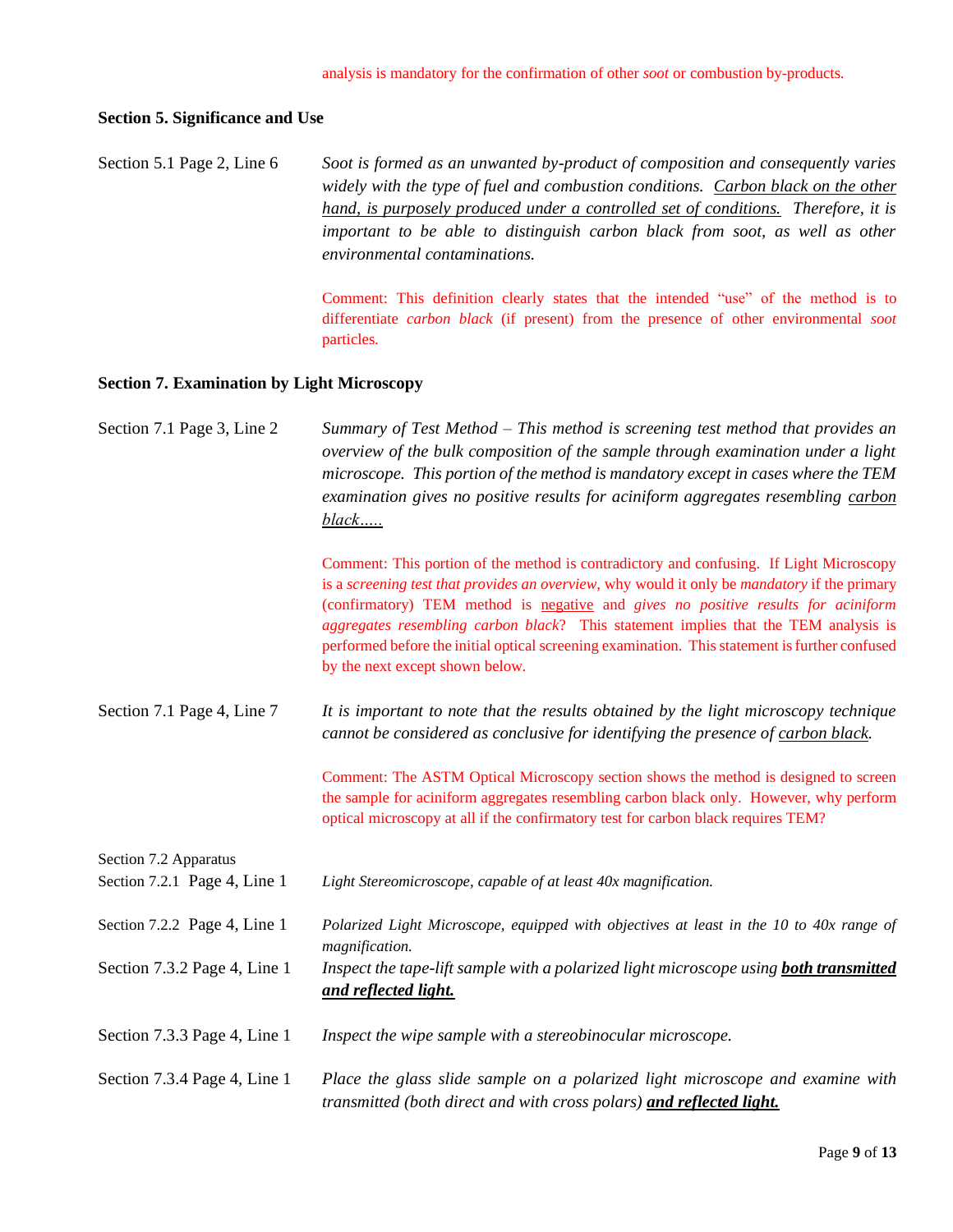Comment: The Apparatus and Procedure Sections are confusing and contradictory regarding the optical microscopic capability required for the analysis. Section 7.2 (Apparatus) states in Section 7.2.1 the use of a "*Light Stereomicroscope, capable of at least 40x magnification*", and the use in Section 7.2.2 of a "*Polarized Light Microscope, equipped with objectives at least in the 10 to 40x range of magnification*". This is different than what is stated in Section 7.3.2 where the method specifies a PLM microscope equipped with both transmitted and reflected light capabilities. This capability requires a combined or dual source high power microscope with both transmitted and reflected light sources, and objective lenses capable of both transmitted and reflected light imaging. This same contradictory information is present in Sections 7.3.3 and 7.3.4 for the examination of wipe samples using the stereo-binocular microscope (7.3.3) and examination by PLM using both transmitted and reflected light (7.3.4). Based Section 7.3.4, page 5, line 11 below, any reference to the use of reflected light likely refers to the use of a low power stereo-binocular bright field microscope.

Section 7.3.2 Page 4, Line 8 *The tape lift generally preserves the integrity of particle aggregates without smearing that tends to occur when using the wipe sampler.*

> Comment: This section confirms that when the spatial integrity of particles is important, the tape lift sampling procedure is better suited than wipe sampling.

Section 7.3.4 Page 5, Line 11 *"It is helpful to observe the sample using different lighting conditions, that is, top, bottom, and side lighting. This inspection is performed in order to ascertain if carbon black, other black particles, and nonblack particles are present."*

> Comment: Again, another confusing section on Optical Microscopy. This language and use of top and side lighting is usually associated with low power stereomicroscopy, not PLM analysis.

#### **8. Examination by Transmission Electron Microscopy**

| Section 8.1 Page 5, Line 1     | "Summary of Test Method:"                                                                                                                                                                                                                                |
|--------------------------------|----------------------------------------------------------------------------------------------------------------------------------------------------------------------------------------------------------------------------------------------------------|
| Section 8.1.1 Page 5, Line 1   | "This test method is a mandatory evaluation of the aciniform materials present in<br>the sample to determine primarily if their morphology is consistent with grape-like<br>or branch-like structures typically associated with carbon black and soots." |
| Section 8.1.2 Page 5, Line 1   | "The sample is extracted into element-free chloroform or acetone by sonication. The<br>resulting suspension is deposited onto a prepared carbon substrate attached to a 200<br>$-300$ mesh copper grid."                                                 |
| Section 8.3.1 Page 6, Line 1   | "Snip off an appropriate soiled portion of the polyester wipe / cotton ball with a<br>clean pair of scissors and place in a freshly cleaned test tube or vial."                                                                                          |
| Section 8.3.2 Page 6, Line 1   | "Add 1 to 4 cm <sup>3</sup> of chloroform or acetone to a test tube or 10 to 20cm <sup>3</sup> to a glass vial<br>until the entire sample is totally immersed in liquid.                                                                                 |
| Section 8.3.3 Page 6, Line $3$ | "Ultrasonicate a sufficient amount of time (typically 10 min) to disperse the<br>material. If the sample under examination is not dispersed well, re-prepare the<br>sample using more ultrasonic energy or dilute the suspension."                       |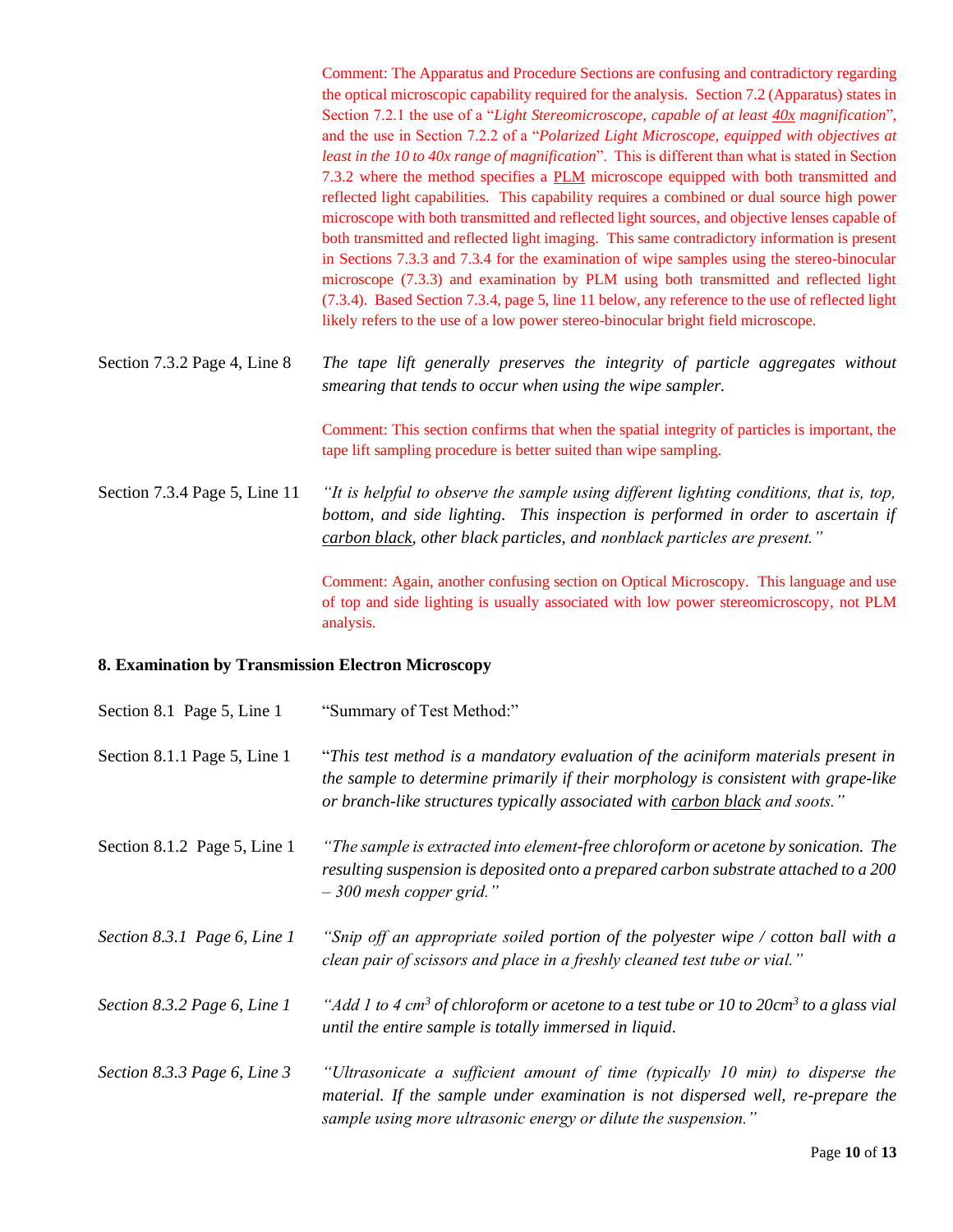| 8.3.5 Page 6, Line 1                               | "Using a volumetric pipette, deliver from $5 - 10$ mm <sup>3</sup> (ul) of the suspension onto the<br>center of the grid and let the solvent evaporate."                                                                                                                                                                                                                                                                                                                                                                                                                                                                                                                                                                                                                                                                                                                                                                                                                         |
|----------------------------------------------------|----------------------------------------------------------------------------------------------------------------------------------------------------------------------------------------------------------------------------------------------------------------------------------------------------------------------------------------------------------------------------------------------------------------------------------------------------------------------------------------------------------------------------------------------------------------------------------------------------------------------------------------------------------------------------------------------------------------------------------------------------------------------------------------------------------------------------------------------------------------------------------------------------------------------------------------------------------------------------------|
|                                                    | Comment: The preparation procedures described in Sections 8.3–8.3 require the wipe sample<br>to be sonicated in a solvent (acetone or chloroform) to disaggregate and resuspend the<br>agglomerated dust. This process destroys the integrity of non-resilient particles and dissolves<br>and removes the semi-soluble soot particles. At the same time, the remaining carbon black<br>particles (or other fine particles with similar resilient properties) are theoretical uniformly<br>resuspended so that very small aliquots (requiring very large serial dilutions of over 1,000-<br>fold) can be transferred to a sample grid (2mm in diameter) and analyzed by the TEM.                                                                                                                                                                                                                                                                                                  |
| 8.3.7 Page 6, Line 1                               | "Place the grid on the microscope sample holder and insert the holder into the<br>column. A typical accelerating voltage of 80KV is sufficient for carbon black.<br>Determine an appropriate magnification for the particles between 5000 and $100000x$<br>magnification."                                                                                                                                                                                                                                                                                                                                                                                                                                                                                                                                                                                                                                                                                                       |
|                                                    | Comment: The sample preparation procedures and magnification ranges specified are clearly<br>designed to analyze the morphology of the individual carbon black particles or nodules, and<br>not the original agglomerates or aggregates present. The suggested accelerating voltage of<br>80KV (80,000 volts) used for the TEM analysis can generate particle temperatures ranging<br>from >200 $\rm{°F}$ to <3,000 $\rm{°F^{10,11}}$ depending on a combination of the electron beam accelerating<br>voltage and current, the particle mass and size, thermal conductivity, and the elapsed time the<br>particles are exposed to the electron beam. Between the low vacuum required by the TEM,<br>and the temperature of particles when illuminated by the electron beam, a significant<br>percentage of the semi-soluble or semi-volatile "soot" (non-carbon black) particles originally<br>present can become heat altered, melted, or volatilized from the sample entirely. |
| 8.4 Material Identification                        |                                                                                                                                                                                                                                                                                                                                                                                                                                                                                                                                                                                                                                                                                                                                                                                                                                                                                                                                                                                  |
| 8.4.1 Page 6, Line 1                               | "Classify the aggregates as being consistent with or inconsistent with the<br>morphology of aciniform material. Carbon black and some soot(s) are considered<br>to be aciniform. ASTM reference carbon blacks are available."                                                                                                                                                                                                                                                                                                                                                                                                                                                                                                                                                                                                                                                                                                                                                    |
|                                                    | Comment: The analysis or identification of other soot(s) is not prescribed by the ASTM<br>Method, only defining if the aggregates are consistent inconsistent with carbon black.                                                                                                                                                                                                                                                                                                                                                                                                                                                                                                                                                                                                                                                                                                                                                                                                 |
| 9.4 Scanning Electron Microscopy - X-ray Analysis: |                                                                                                                                                                                                                                                                                                                                                                                                                                                                                                                                                                                                                                                                                                                                                                                                                                                                                                                                                                                  |
| 9.4.1 Page 7, Line 1                               | "Summary of the Test Method – This test method uses Scanning Electron Microscopy<br>(SEM) and X-ray analysis (EDS) to eliminate some particles as consistent with<br>carbon black based on their morphology and chemical composition".                                                                                                                                                                                                                                                                                                                                                                                                                                                                                                                                                                                                                                                                                                                                           |
| 9.4.3.5 Page 8, Line 1                             | "It is important to note that the results obtained by this SEM-EDS (or WDS)<br>technique cannot be considered as conclusive for identifying the presence of carbon<br>black".                                                                                                                                                                                                                                                                                                                                                                                                                                                                                                                                                                                                                                                                                                                                                                                                    |
|                                                    | Comment: Section 9.4 of the Method confirms that the SEM can differentiate some soot<br>particles from carbon black based upon their morphology and elemental chemistry, but is not<br>conclusive for the identification of carbon black. The method does not address the fact that<br>Page 11 of 13                                                                                                                                                                                                                                                                                                                                                                                                                                                                                                                                                                                                                                                                             |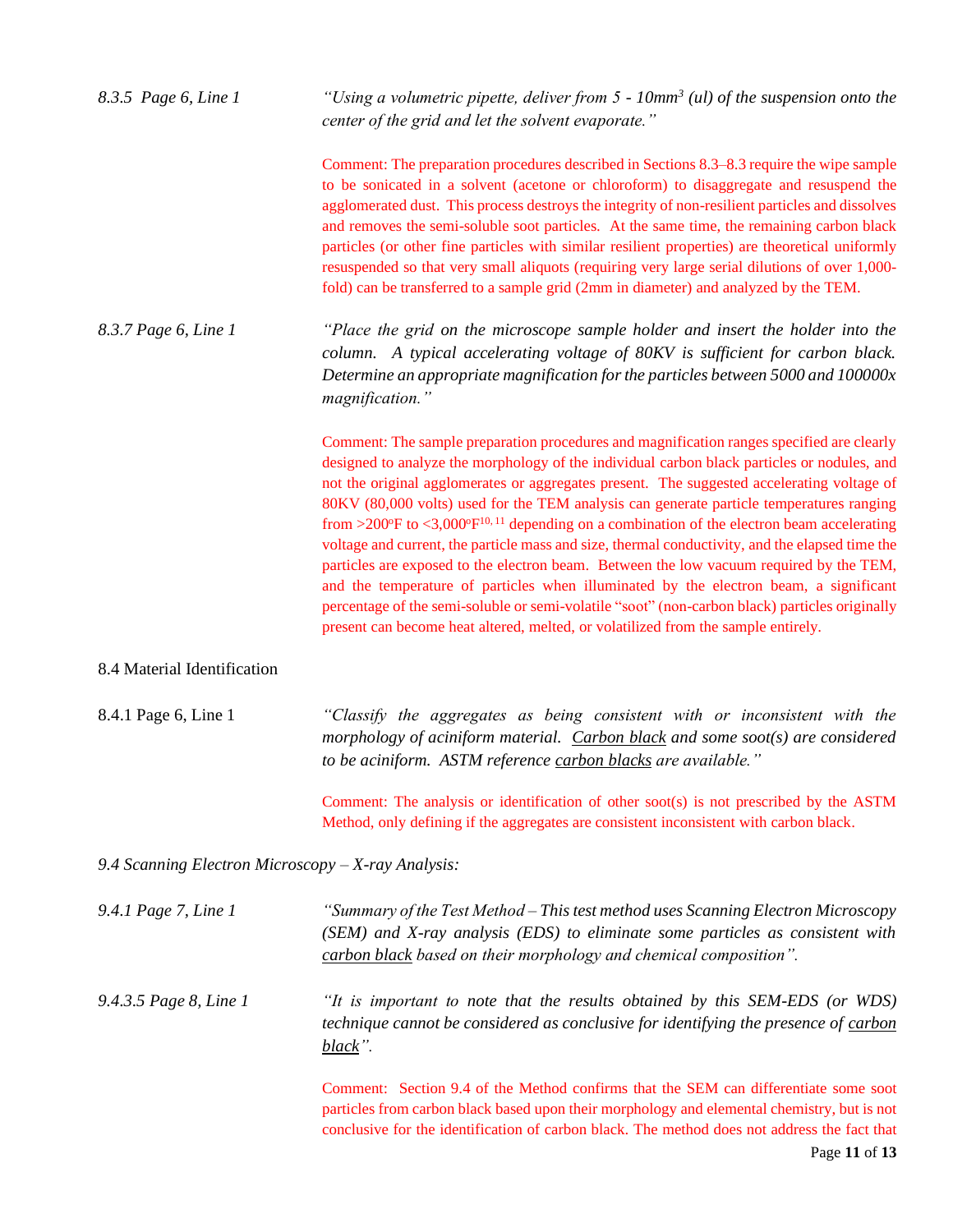the SEM analysis also suffers from the same fundamental operational limitations as the TEM analysis. Soot particles (from low temperature fire sources) may also be lost in the sample preparation and/or SEM analysis.

#### ANNEXES (Mandatory Information)

|                          | Figures A11.2 – A1.7 Page 9-12 PLM photograph of low temperature combustion soot, and other particles 1.55 RI<br>Cargille, using transmitted light.                                                                                                                                                                                                                                                                                                      |
|--------------------------|----------------------------------------------------------------------------------------------------------------------------------------------------------------------------------------------------------------------------------------------------------------------------------------------------------------------------------------------------------------------------------------------------------------------------------------------------------|
|                          | Comment: The photograph shows only one mode of illumination (transmitted light) for the<br>analysis of low temperature combustion soot and other particles. There are no examples of,<br>or references to the use of high power $(100x-500x)$ reflected light illumination.                                                                                                                                                                              |
| Figures $A2.8 - Page 20$ | TEM image and X-ray Spectrum of California Wildfire Soot                                                                                                                                                                                                                                                                                                                                                                                                 |
|                          | Comment: The method does provide one image and X-ray spectra of "soot" from a wildfire.<br>This X-ray spectra is characteristic of the very small "resilient" particles that would remain<br>following the TEM sample preparation and analysis procedures. The more common<br>Potassium and Magnesium rich non-resilient and/or soluble residues more characteristic of a<br>wildfire would not be detected, and no examples are provided in the Method. |

#### **5.0 CONCLUSIONS**

This summary of the ASTM 6602-13 Method shows the intended use is for the selective sampling, preparation, and analysis of manufactured carbon black particles. Other remaining particles with similar resilient properties are simply viewed as an unwanted by-product of the analysis. By design, the wipe sample collection and preparation portions of the ASTM Method specifically eliminate or minimize the presence of other non-resilient *soot* or aciniform particles that might interfere with the analysis of carbon black. The wipe sampling portion of the method relies on mechanical force, the use of solvents (acetone or chloroform), and ultrasonication to intentionally breakup the particles in the sample so only the residual fine and disaggregated particles remain. The only other environmental particles remaining in the prepared samples will have a similar resiliency and fine particle morphology that are preserved as a contaminant in the samples. These remaining particles are further subjected to the high vacuum and elevated temperature of the SEM or TEM electron beam. This is the exact opposite of what is required to detect and analyze the fragile nonresilient combustion particles, and the in situ depositional patterns found on indoor surfaces as a direct result of a wildfire, structure fire, or proteinaceous fire.

As stated in the ASTM Method, "*Use of the TEM analysis is mandatory in determining whether a sample is positive for carbon black*". This statement is only accurate for the positive identification of *carbon black*. It is not applicable to other forms of environmental carbonaceous soot, and including wildfire or structure fire combustion particles. An accurate analysis cannot be performed using the ASTM TEM preparation and/or analysis procedures because of their incompatibility with the non-resilient chemical and physical properties of oxygenated fire residues generated by the uncontrolled burning of a wide range of potential fuels.

There are well established Optical Microscopy procedures (requiring the use of high quality transmitted and reflected light objective lenses) that can accurately analyze the full-size range (1 $\mu$ m - 2,000 $\mu$ m) of the settled combustion particles and condensed soot agglomerates characteristically found in wildfires and structure fires. These include the simultaneous (high power 100-500x) analysis of characteristic transmitted and reflective properties of aciniform soot (and their characteristic deposition patterns), char, ash, and specific indicator particles typical of the type of fire.